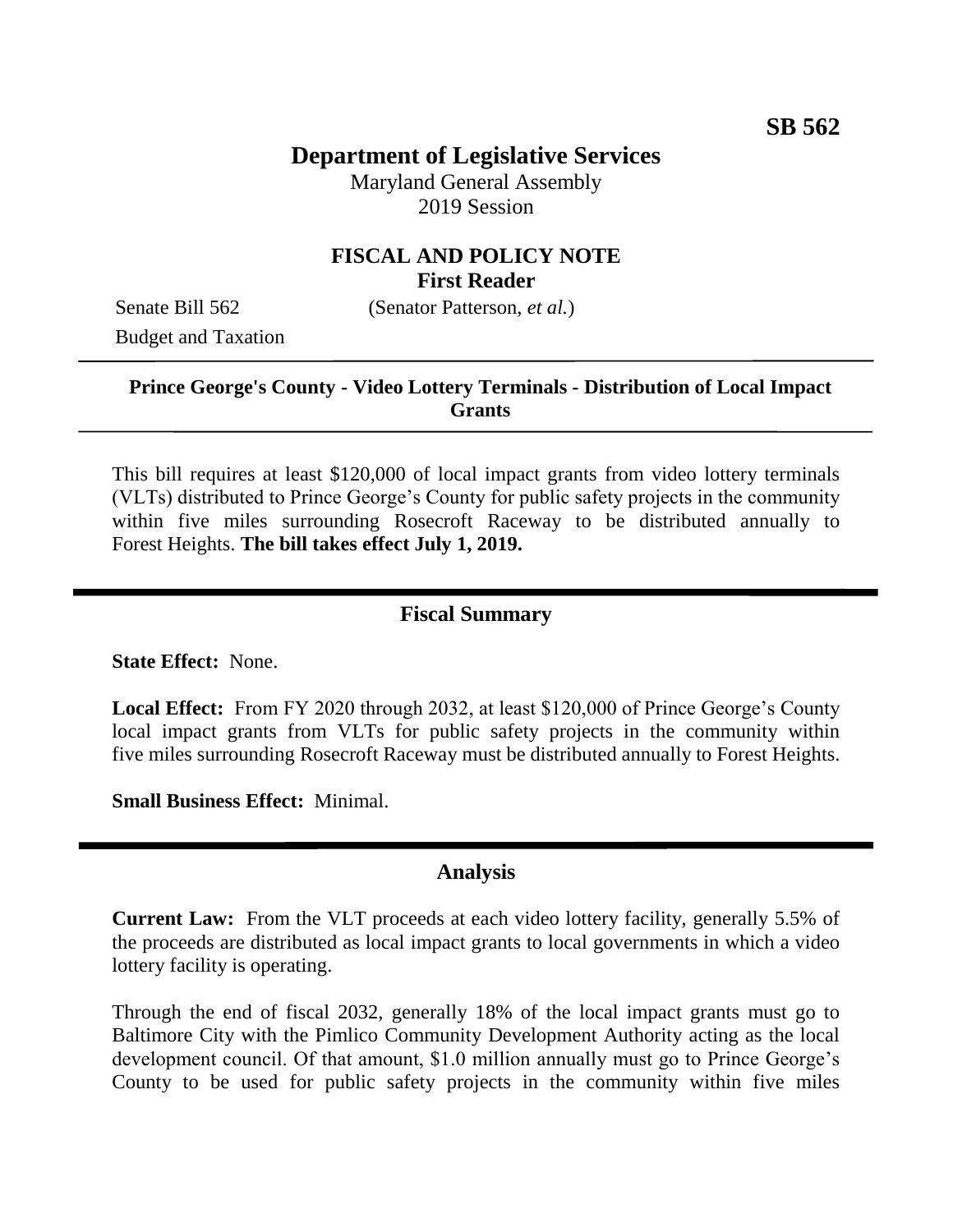surrounding Rosecroft Raceway, and \$500,000 annually must be distributed to communities within three miles of the Laurel Race Course based on the distribution of impact aid from Laurel horse racing to Anne Arundel County, Howard County, and the City of Laurel.

**Background: Appendix – Maryland Gaming** provides detailed background on gaming in Maryland.

Forest Heights is located within three miles of Rosecroft Raceway.

**Local Fiscal Effect:** From fiscal 2020 through 2032, at least \$120,000 of local impact grants from VLTs distributed to Prince George's County for public safety projects in the community within five miles surrounding Rosecroft Raceway must be distributed annually to Forest Heights.

# **Additional Information**

**Prior Introductions:** None.

**Cross File:** HB 458 (Delegate Turner, *et al.*) - Ways and Means.

**Information Source(s):** Prince George's County; Maryland State Lottery and Gaming Control Agency; Department of Legislative Services

**Fiscal Note History:** First Reader - February 11, 2019 md/jrb

Analysis by: Heather N. Ruby Direct Inquiries to:

(410) 946-5510 (301) 970-5510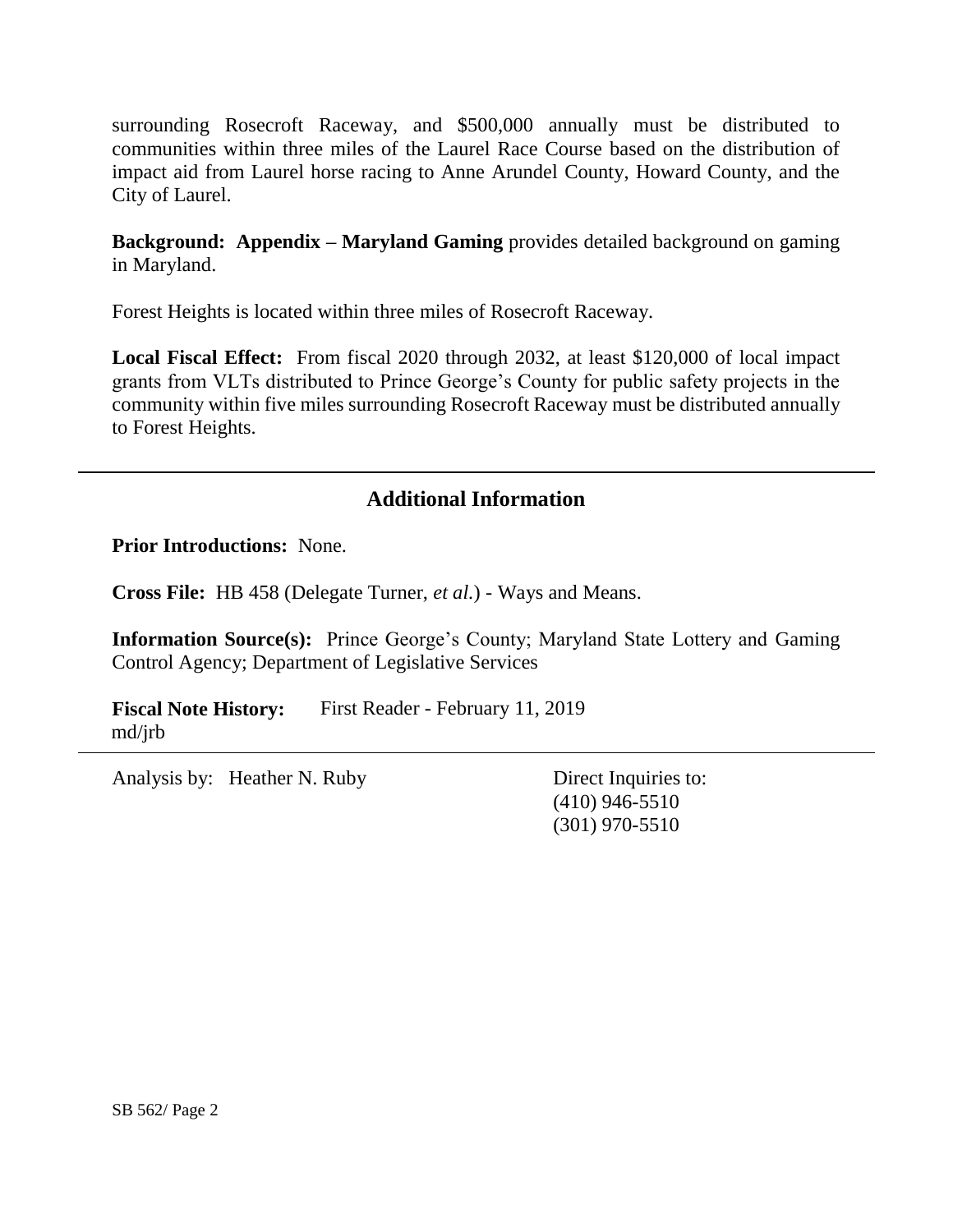# **Appendix – Maryland Gaming**

The State of Maryland has authorized and awarded six video lottery operation licenses in Baltimore City and Allegany, Anne Arundel, Cecil, Prince George's, and Worcester counties with a maximum number of 16,500 video lottery terminals (VLTs) allotted in the State. The opening date and the number of VLTs and table games for each facility as of January 2019 are shown in **Exhibit 1**.

### **Exhibit 1 Number of VLTs and Table Games in Maryland**

| Casino                     | <b>County</b>                 | <b>Opening Date</b> | <b>VLTs</b> | <b>Table Games</b> |
|----------------------------|-------------------------------|---------------------|-------------|--------------------|
| <b>Hollywood Casino</b>    | Cecil                         | September 2010      | 822         | 19                 |
| Ocean Downs                | Worcester                     | January 2011        | 892         | 18                 |
| Maryland Live!             | Anne Arundel                  | June 2012           | 3,825       | 198                |
| Rocky Gap Casino           | Allegany                      | May 2013            | 665         | 17                 |
| Horseshoe Casino           | <b>Baltimore City</b>         | August 2014         | 2,194       | 158                |
| <b>MGM National Harbor</b> | Prince George's December 2016 |                     | 3,137       | 198                |

VLT: video lottery terminal

Source: State Lottery and Gaming Control Agency; Department of Legislative Services

#### *VLT and Table Game Revenues*

The estimated revenues from VLTs and table games in fiscal 2020 through 2024 are shown in **Exhibit 2**. A total of \$1.78 billion in gross gaming revenues is projected in fiscal 2020, including \$528.8 million to be distributed to the Education Trust Fund.